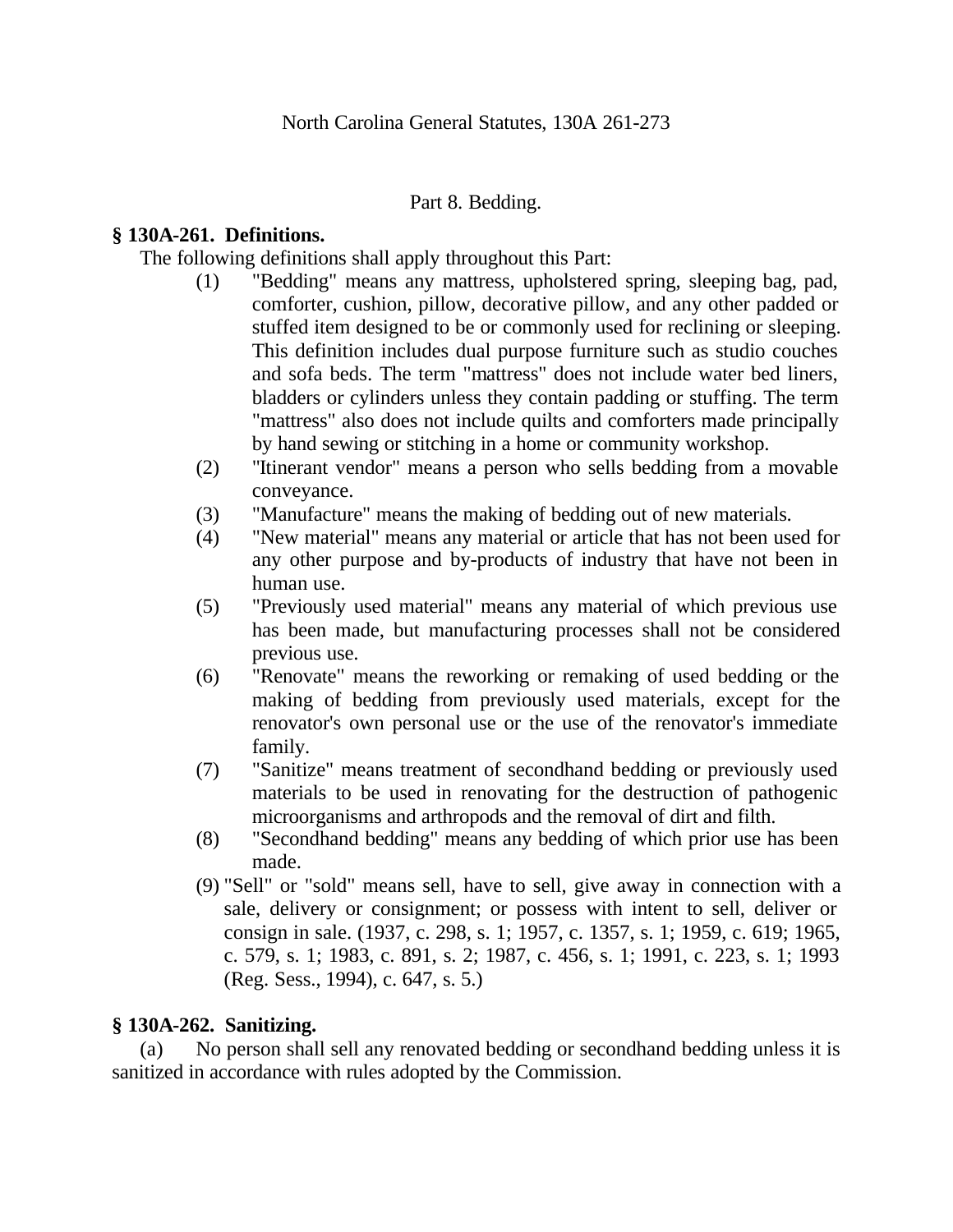(b) A sanitizing apparatus or process shall not be used for sanitizing bedding or material required to be sanitized under this Part until the apparatus is approved by the Department.

(c) A person who sanitizes bedding shall attach to the bedding a yellow tag containing information required by the rules of the Commission.

(d) A person who sanitizes material or bedding for another person shall keep a complete record of the kind of material and bedding which has been sanitized. The record shall be subject to inspection by the Department.

(e) A person who receives used bedding for renovation or storage shall attach to the bedding a tag on which is legibly written the date of receipt and the name and address of the owner. (1937, c. 298, s. 2; 1957, c. 1357, s. 1; 1973, c. 476, s. 128; 1983, c. 891, s. 2; 1987, c. 456, s. 2.)

# **§ 130A-263. Manufacture regulated.**

All materials used in the manufacture of bedding in this State or used in manufactured bedding to be sold in this State shall be free of toxic materials and shall be made from new materials. (1937, c. 298, s. 3; 1951, c. 929, s. 2; 1957, c. 1357, s. 1; 1959, c. 619; 1965, c. 579, s. 2; 1971, c. 371, ss. 1, 2; 1973, c. 476, s. 128; 1983, c. 891, s. 2.)

### **§ 130A-264. Storage of used materials.**

No establishment shall store any unsanitized previously used materials in the same room with bedding or materials that are new or have been sanitized unless the new or sanitized bedding or materials are completely segregated from the unsanitized materials in a manner approved by the rules of the Commission. (1937, c. 298, s. 3; 1951, c. 929, s. 2; 1957, c. 1357, s. 1; 1959, c. 619; 1965, c. 579, s. 2; 1971, c. 371, ss. 1, 2; 1973, c. 476, s. 128; 1983, c. 891, s. 2.)

# **§ 130A-265. Tagging requirements.**

A tag of durable material approved by the Commission shall be sewed securely to all bedding. The tag shall be at least two inches by three inches in size.

(b) The following shall be plainly stamped or printed upon the tag with ink in English:

- (1) The name and kind of material or materials used to fill the bedding which are listed in the order of their predominance;
- (2) A registration number obtained from the Department; and
- (3) In letters at least one-eighth inch high the words "made of new material", if the bedding contains no previously used material; or the words "made of previously used materials", if the bedding contains any previously used material; or the word "secondhand" on any bedding which has been used but not remade.
- (4) Repealed by Session Laws 1987, c. 456, s. 4.

(c) A white tag shall be used for manufactured bedding and a yellow tag for renovated or sanitized bedding.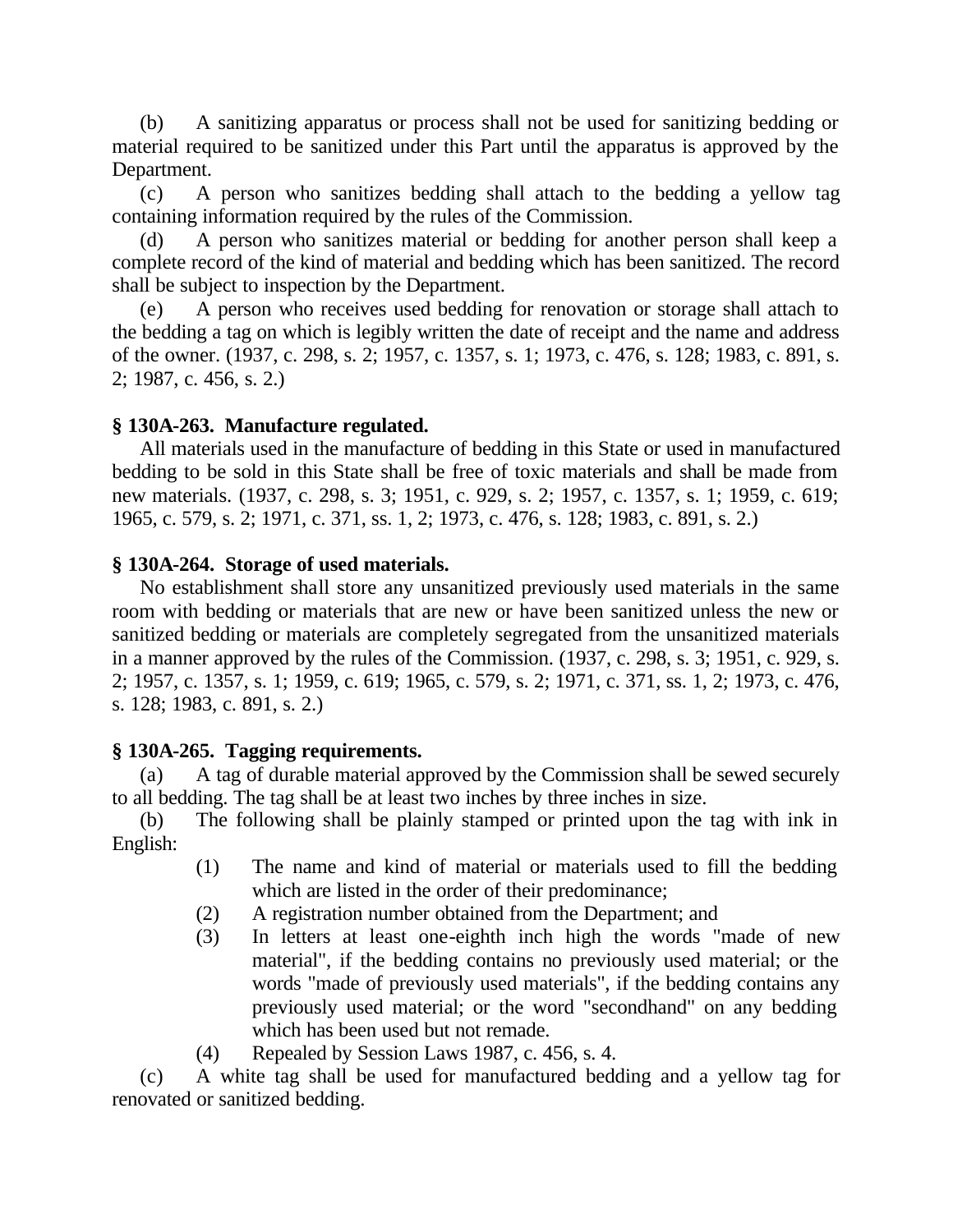(d) The tag must be sewed to the outside covering before the filling material has been inserted. No trade name, advertisement nor any other wording shall appear on the tag. (1937, c. 298, ss. 2, 3; 1951, c. 929, s. 2; 1957, c. 1357, s. 1; 1959, c. 619; 1965, c. 579, s. 2; 1971, c. 371, ss. 1, 2; 1973, c. 476, s. 128; 1983, c. 891, s. 2; 1987, c. 456, ss. 3, 4.)

# **§ 130A-266. Altering tags prohibited.**

No person, other than one purchasing bedding for personal use or a representative of the Department shall remove, deface or alter the tag required by this Part. (1937, c. 298, s. 4; 1957, c. 1357, s. 1; 1973, c. 476, s. 128; 1983, c. 891, s. 2.)

# **§ 130A-267. Selling regulated.**

(a) No person shall sell any bedding in this State (whether manufactured within or without this State) which has not been manufactured, tagged, and labeled in the manner required by this Part and which does not otherwise comply with the provisions of this Part.

(b) This Part shall not apply to bedding sold by the owner and previous user from the owner's home directly to a purchaser for the purchaser's own personal use unless the bedding has been exposed to an infectious or communicable disease.

(c) Possession of any bedding in any store, warehouse, itinerant vendor's conveyance or place of business, other than a private home, hotel or other place where these articles are ordinarily used, shall constitute prima facie evidence that the item is possessed with intent to sell. No secondhand bedding shall be possessed with intent to sell for a period exceeding 60 days unless it has been sanitized. (1957, c. 1357, s. 1; 1973, c. 476, s. 128; 1983, c. 891, s. 2; 1987, c. 456, s. 5.)

# **§ 130A-268. Registration numbers.**

(a) All persons manufacturing or sanitizing bedding in this State or manufacturing bedding to be sold in this State shall apply for a registration number on a form prescribed by the Secretary. Upon receipt of the completed application and applicable fees, the Department shall issue to the applicant a certificate of registration showing the person's name and address, registration number and other pertinent information required by the rules of the Commission.

(b) to (e) Repealed by Session Laws 1987, c. 456, s. 6. (1937, c. 298, s. 7; 1951, c. 929, s. 1; 1957, c. 1357, s. 1; 1959, c. 619; 1971, c. 371, s. 3; 1973, c. 476, s. 128; 1983, c. 891, s. 2; 1987, c. 456, s. 6.)

# **§ 130A-269. Payment of fees; licenses.**

(a), (b) Repealed by Session Laws 1987, c. 456, s. 7.

(c) The Department shall administer and enforce this Part. A person who has done business in this State throughout the preceding calendar year shall obtain a license by paying a fee to the Department in an amount determined by the total number of bedding units manufactured, sold, or sanitized in this State by the applicant during the calendar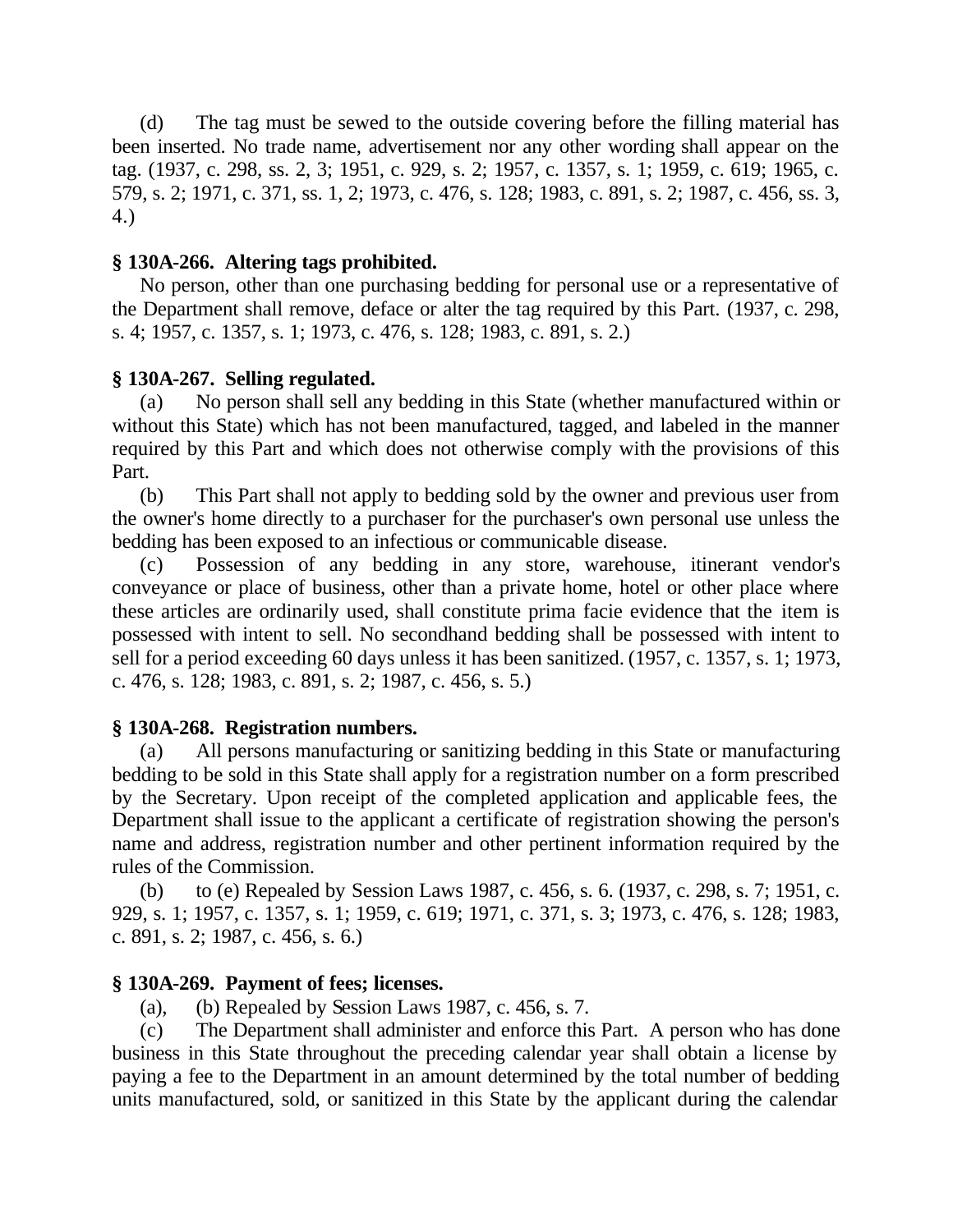year immediately preceding, at the rate of five and two tenths cents  $(5.2\ell)$  per bedding unit. However, if this amount is less than fifty dollars (\$50.00), a minimum fee of fifty dollars (\$50.00) shall be paid to the Department.

(d) A person who has not done business in this State throughout the preceding calendar year shall obtain a license by paying an initial fee to the Department in the amount of seven hundred twenty dollars (\$720.00) for the first year in which business is done in this State, prorated in accordance with the quarter of the calendar year in which the person begins doing business. After submission of proof of business volume in accordance with subsection (h) of this section for the part of the preceding calendar year in which the person did business in this State, the Department shall determine the amount of fee for which the person is responsible for that time period by using a rate of five and two tenths cents  $(5.2\epsilon)$  for each bedding unit. However, if this amount is less than fifty dollars (\$50.00), then the amount of the fee for which the person is responsible shall be fifty dollars (\$50.00). If the person's initial payment is more than the amount of the fee for which the person is responsible, the Department shall make a refund or adjustment to the cost of the fee due for the next year in the amount of the difference. If the initial payment is less than the amount of the fee for which the person is responsible, the person shall pay the difference to the Department.

(d1) Payments, refunds, and adjustments shall be made in accordance with rules adopted by the Commission.

(d2) Upon payment of the fees charged pursuant to subsections (c) and (d), or the first installment thereof as provided by rules adopted by the Commission, the Department shall issue a license to the person. Licenses shall be kept conspicuously posted in the place of business of the licensee at all times. The Secretary may suspend a license for a maximum of six months for two or more serious violations of this Part or of the rules of the Commission, within any 12-month period.

(e) A maximum fee of seven hundred fifty dollars (\$750.00) shall be charged for units of bedding manufactured in this State but not sold in this State.

For the sole purpose of computing fees for which a person is responsible, the following definitions shall apply: One mattress is defined as one bedding unit; one upholstered spring is defined as one bedding unit; one pad is defined as one bedding unit; one sleeping bag is defined as one bedding unit; five comforters, pillows or decorative pillows are defined as one bedding unit; and any other item is defined as one bedding unit.

(g) An application for license must be submitted on a form prescribed by the Secretary. No license may be issued to a person unless the person complies with the rules of the Commission governing the granting of licenses.

(h) The Commission shall adopt rules for the proper enforcement of this section. The rules shall include provisions governing the type and amount of proof which must be submitted by the applicant to the Department in order to establish the number of bedding units that were, during the preceding calendar year:

- (1) Manufactured and sold in this State;
- (2) Manufactured outside of this State and sold in this State; and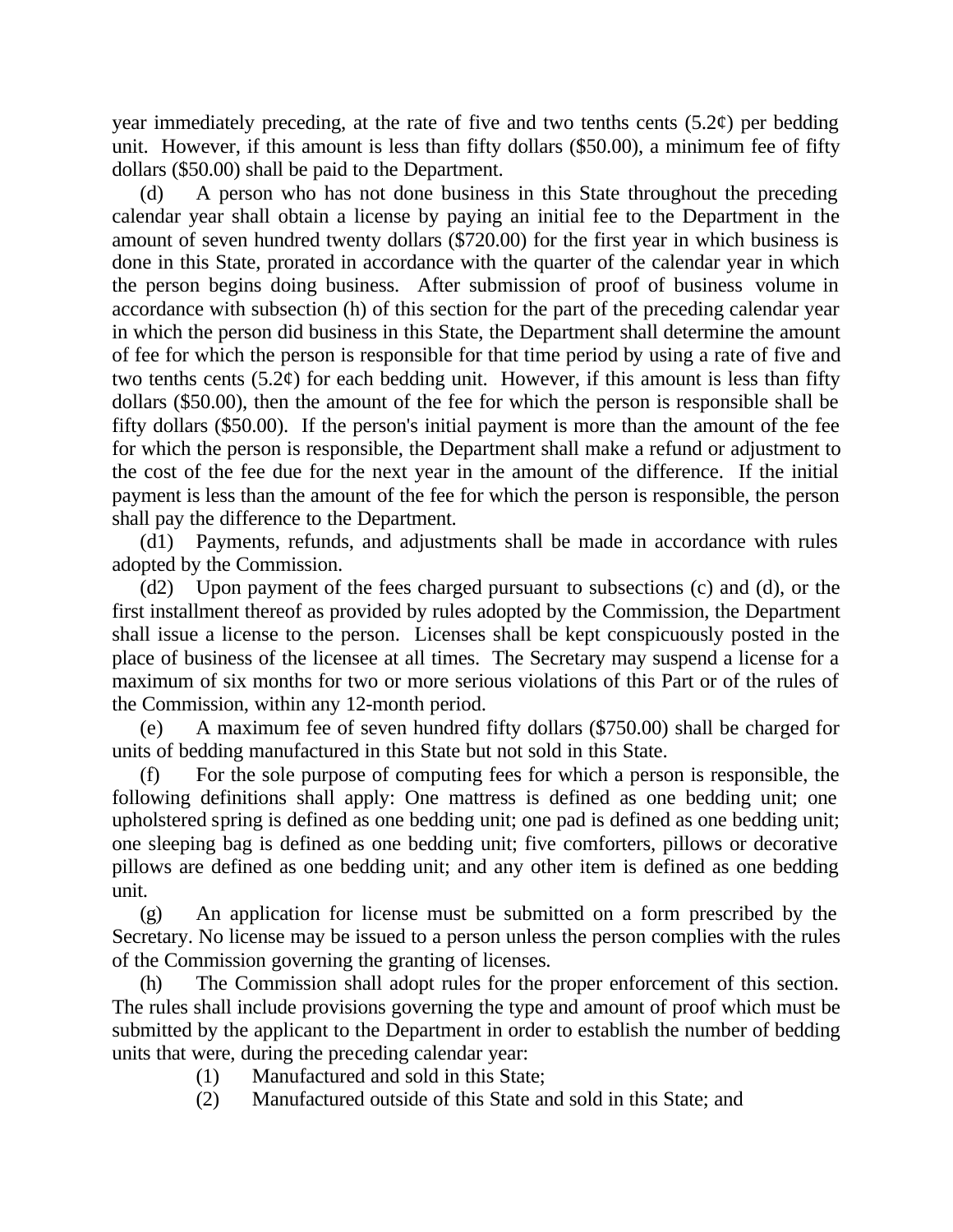(3) Manufactured in this State but not sold in this State.

(i) The Commission may provide in its rules for additional proof of the number of bedding units sold during the preceding calendar year when it has reason to believe that the proof submitted by the manufacturer is incomplete, misleading or incorrect. (1937, c. 298, s. 5; 1949, c. 636; 1957, c. 1357, s. 1; 1965, c. 579, s. 3; 1967, c. 771; 1971, c. 371, ss. 4-7; 1973, c. 476, s. 128; 1983, c. 891, s. 2; 1987, c. 456, s. 7.)

# **§ 130A-270. Bedding Law Account.**

The Bedding Law Account is established as a nonreverting account within the Department. All fees collected under this Part shall be credited to the Account and applied to the following costs:

- (1) Salaries and expenses of inspectors and other employees who enforce this Part.
- (2) Expenses directly connected with the enforcement of this Part, including attorney's fees, which are expressly authorized to be incurred by the Secretary without authority from any other source when in the Secretary's opinion it is advisable to employ an attorney to prosecute any persons. (1937, c. 298, s. 5; 1949, c. 636; 1957, c. 1357, s. 1; 1965, c. 579, s. 3; 1967, c. 771; 1971, c. 371, ss. 4-7; 1973, c. 476, s. 128; 1983, c. 891, s. 2; c. 913, s. 23; 1991 (Reg. Sess., 1992), c. 1039, s. 20.2.)

# **§ 130A-271. Enforcement by the Department.**

(a) The Department shall enforce the provisions of this Part and the rules adopted by the Commission.

(b) The Secretary may prohibit sale and place an "off sale" tag on any bedding which is not made, sanitized, or tagged as required by this Part and the rules of the Commission. The bedding shall not be sold or otherwise removed until the violation is remedied and the Secretary has reinspected it and removed the "off sale" tag.

(c) A person supplying material to a bedding manufacturer shall furnish an itemized invoice of all furnished material. Each material entering into willowed or other mixtures shall be shown on the invoice. The bedding manufacturer shall keep the invoice on file for one year subject to inspection by the Department.

(d) When the Secretary has reason to believe that bedding is not tagged or filled as required by this Part, the Secretary shall have authority to open a seam of the bedding to examine the filling, and, if unable after this examination to determine if the filling is of the kind stated on the tag, shall have the authority to examine purchase or other records necessary to determine definitely the kind of material used in the bedding. The Secretary shall have authority to seize and hold for evidence any records and any bedding or bedding material which in the Secretary's opinion is made, possessed or offered for sale in violation of this Part or the rules of the Commission. The Secretary shall have authority to take a sample of any bedding or bedding material for the purpose of